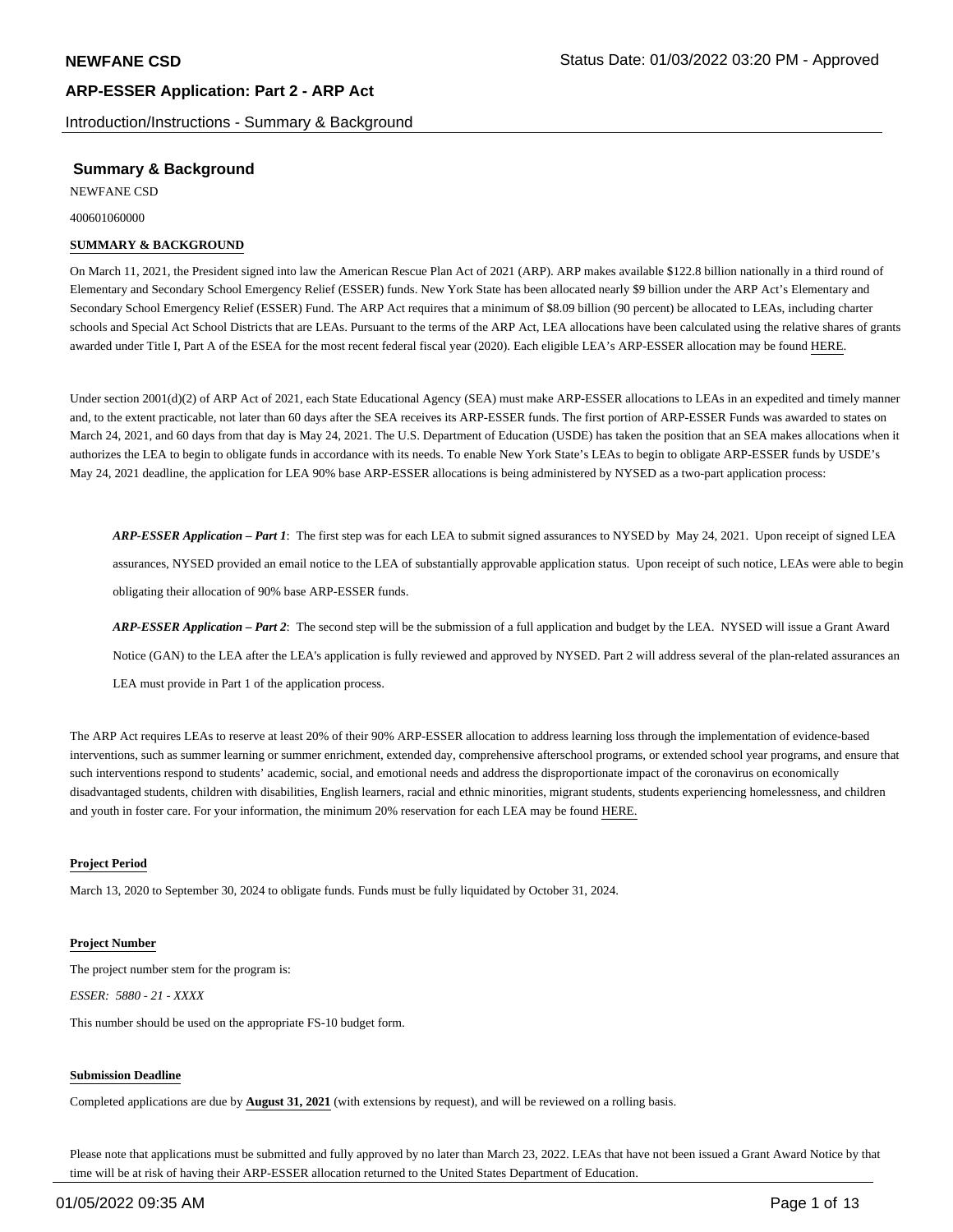Introduction/Instructions - Summary & Background

#### **APPLICATION PROCESS FOR LEA ALLOCATIONS OF ARP-ESSER SEA RESERVE FUNDS**

The federal ARP statute requires SEAs to reserve:

not less than 5 percent of the total amount of grant funds awarded to the State (\$449.4 million) to carry out activities to address the impact of lost instructional

time by supporting the implementation of evidence-based interventions;

not less than 1 percent (\$89.9 million) to carry out the implementation of evidence-based summer enrichment programs; and

not less than 1 percent (\$89.9 million) to carry out the implementation of evidence-based comprehensive afterschool programs.

The 2021-22 enacted state budget directs that these required SEA set-asides be allocated as grants to specified school districts. Each eligible district's allocation of SEA reserve funds may be found HERE. NYSED will inform school districts under separate cover when the application process for school district allocations of ARP-ESSER SEA set-aside funds has been published in the SED Monitoring and Vendor Reporting System. This application is only for LEA 90% base ARP-ESSER allocations. LEAs should not apply for ARP ESSER SEA Reserve funds as part of this application.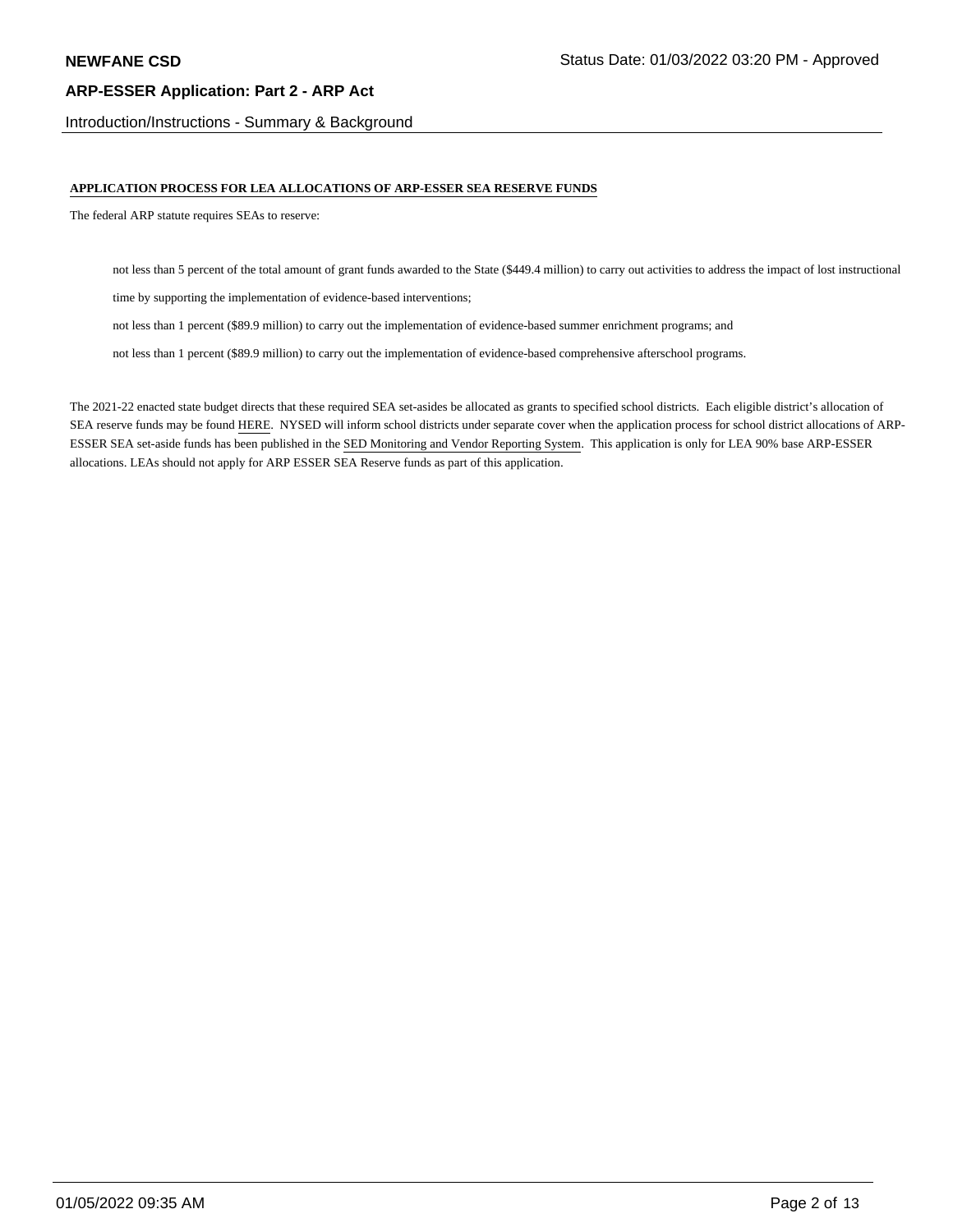Introduction/Instructions - Submission Instructions

#### **Submission Instructions**

NEWFANE CSD

400601060000

## **Directions for Submitting the Application:**

The online application may only be submitted/certified by the chief school officer of the applicant LEA. The designated superintendent (public school LEAs), and the chief executive officer, board of trustees president, or school employee designated by the board of trustees (charter school LEAs) are the only administrators with the submit/certify rights necessary to successfully submit and certify a completed application for NYSED review.

LEAs *ARE NOT REQUIRED* to send hard copies of general application materials to the Department.

LEAs *ARE REQUIRED* to send signed originals and two hard copies of each FS-10 Budget Form to:  *Office of ESSA-Funded Programs - Rm 320 EB RE: ARP-ESSER Application – Part 2 New York State Education Department 89 Washington Avenue Albany, NY 12234.*

#### **Deadline for Submitting the Applications:**

The *ARP-ESSER Application – Part 2* is due by August 31, 2021.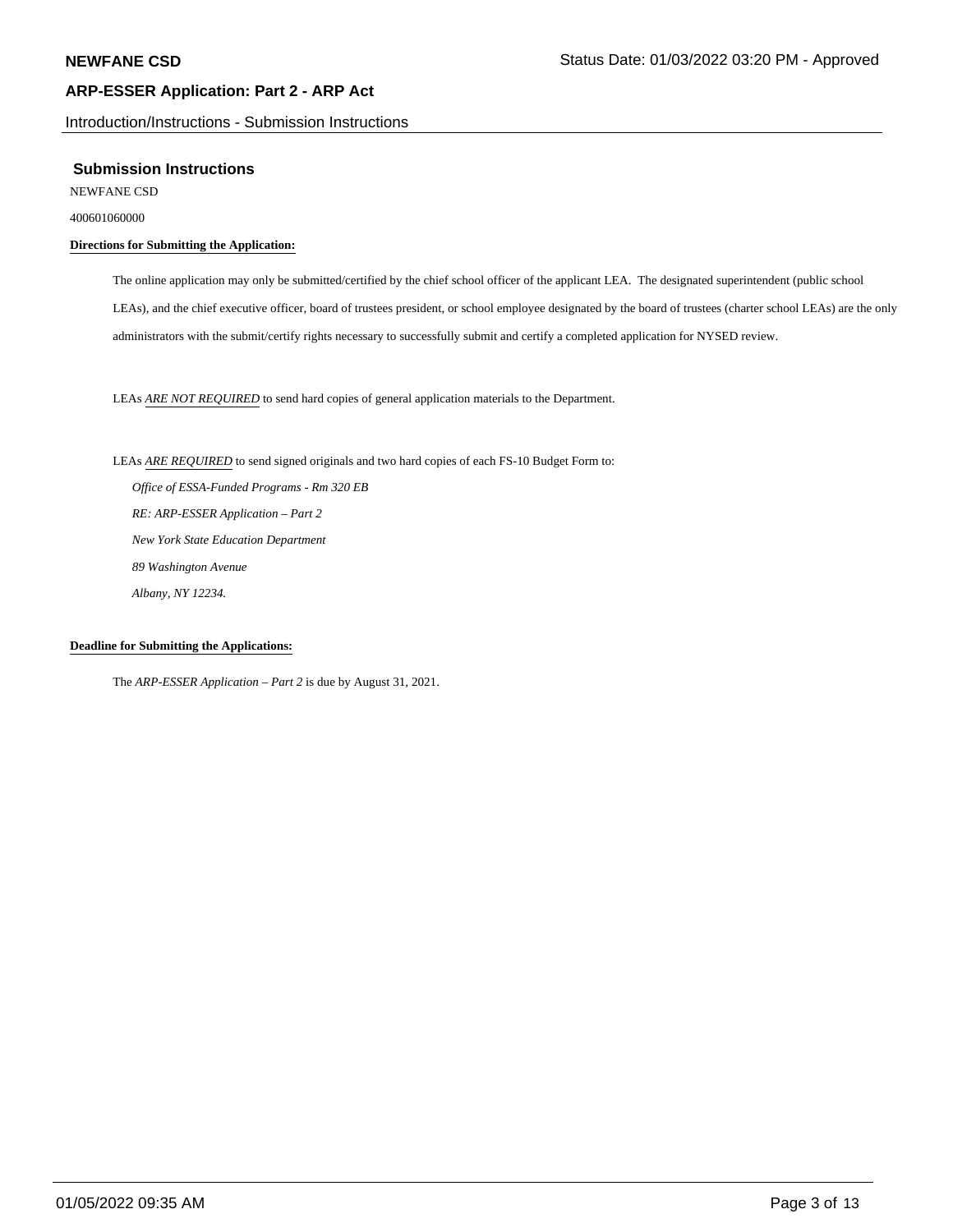LEA ARP-ESSER Plan - ARP-ESSER Intent to Apply

## **ARP-ESSER LEA Base 90% Allocation - Intent to Apply**

NEWFANE CSD

400601060000

**1. Does the LEA intend to apply for American Rescue Plan (ARP) Act - Elementary and Secondary School Emergency Relief (ESSER) LEA Base 90% funding?**

Yes, the LEA intends to apply for Elementary and Secondary School Emergency Relief (ESSER) funding.

**2. Please provide contact information for the LEA Business Official and Board President. Please confirm that each individual has reviewed and approved of the application, including all plan descriptions and use of funds.** 

|                               | Name                | Email Address                     | Date of Final |
|-------------------------------|---------------------|-----------------------------------|---------------|
|                               |                     |                                   | Review/       |
|                               |                     |                                   | Approval      |
| <b>ILEA Business Official</b> | Mr. Kevin Klumpp    | kklumpp@newfanecentralschools.org | 8/27/2021     |
| <b>ILEA Board President</b>   | Mrs. Margaux Lingle | mlingle@newfanecentralschools.org | 8/27/2021     |

# **ARP-ESSER Allocation - Construction-Related Costs**

**3. Does the LEA intend to use American Rescue Plan (ARP) Act - Elementary and Secondary School Emergency Relief (ESSER) LEA Base 90% funding for construction-related expenditures?**

No, the LEA does not intend to use American Rescue Plan (ARP) Act - Elementary and Secondary School Emergency Relief (ESSER) funding for construction-related expenditures.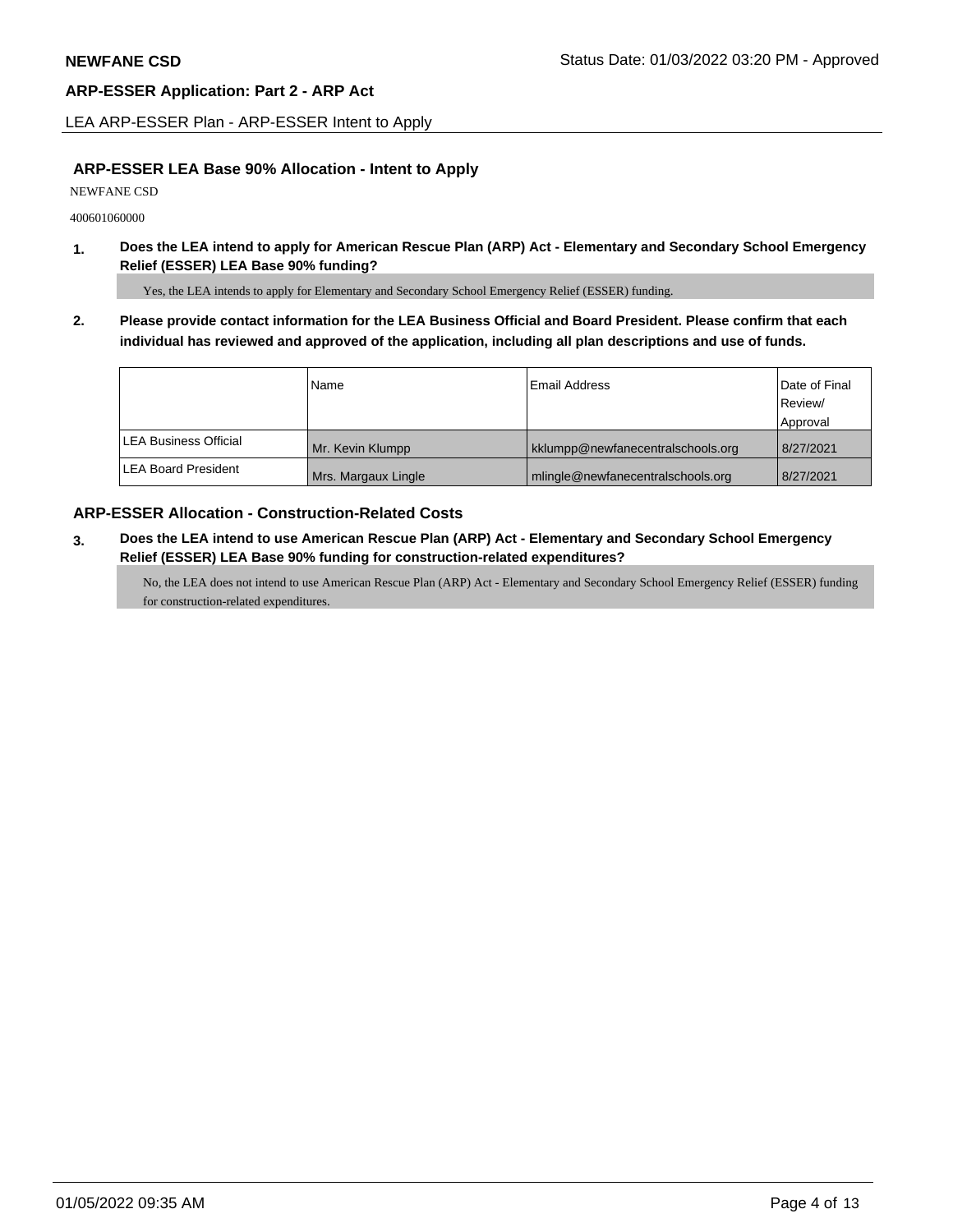LEA ARP-ESSER Plan - ARP-ESSER Plan Development & Program Information

# **ARP-ESSER LEA Base 90% Allocation - Plan Development and Dissemination**

NEWFANE CSD

400601060000

Title VIII of Division B of the CARES Act directs the Department to carry out the Education Stabilization Fund, of which the ARP ESSER funds are a part. Section 2001 of the ARP Act provides for the Department to make grants to each SEA from the ARP ESSER funds. An SEA must allocate at least 90 percent of its ARP ESSER grant funds to its LEAs (including charter schools that are LEAs) in the State in the same proportion that the LEAs received under part A of title I of the ESEA in Fiscal Year 2020, as required by section 2001(d)(1) of the ARP Act; and section 2001(e) of the ARP Act prescribes certain mandatory and permissive uses of LEAs' funds. Under 20 U.S.C. 1221e-3, the Secretary has the authority to promulgate rules governing the programs administered by the Department. Under this requirement, each LEA that receives ARP ESSER funds must develop, submit to the SEA on a reasonable timeline determined by the SEA, and make publicly available on the LEA's website, a plan for the LEA's use of ARP ESSER funds. The plan - known as the LEA ARP ESSER Plan - and any revisions to the plan submitted consistent with procedures established by the SEA, must include a description of key activities which are required below.

**NYSED will consider each LEA's application for its base 90% ARP-ESSER allocation as meeting the USDE LEA ARP-ESSER use of funds plan requirement, provided the required elements of the plan are fully addressed in the LEA's application, combined with a budget, and then publicly posted after being developed with public input.**

An LEA must engage in meaningful consultation with stakeholders and give the public an opportunity to provide input in the development of its plan. Specifically, an LEA must engage in meaningful consultation with students; families; school and district administrators (including special education administrators); and teachers, principals, school leaders, other educators, school staff, and their unions. Additionally, an LEA must engage in meaningful consultation with each of the following, to the extent present in or served by the LEA: Tribes; civil rights organizations (including disability rights organizations); and stakeholders representing the interests of children with disabilities, English learners, children experiencing homelessness, children in foster care, migratory students, children who are incarcerated, and other underserved students.

Each LEA's ARP ESSER plan must be in an understandable and uniform format and, to the extent practicable, written in a language that parents can understand (or, if not practicable, orally translated). Upon request by a parent with a disability, LEA plans must be provided in an alternative format accessible to the parent.

#### **1. In the space provided below, please describe how the LEA meaningfully engaged a diverse and representative set of the applicable stakeholders in developing a plan to use these funds and implementing that plan.**

The district drafted and sent a questionnaire to members of the community and received over two hundred responses regarding use of the American Recovery Plan funds. In addition, feedback was received from the administrative cabinet group which represents a diverse set of stakeholders including the Director of Special Education and Director of Curriculum who is the District's McKinney-Vento liaison. The Board of Education has had an opportunity to provide input. In sum, feedback was received from multiple sources and the spending plan reflects the interests of a very diverse set of community stakeholders. The process of engagement will follow the same pattern on six month intervals. The district will make a survey available to the community and send it out in multiple channels including town newsletters and website, receive feedback from a broad base of stakeholders, analyze the feedback, report findings, and make adjustments to the spending plan according to the data, and communicate the adjustments using the district website and Board meetings.

**2. In the space provided below, please provide the URL for the website(s) where the LEA ARP-ESSER Plan is/will be publicly posted. For an LEA that does not have a website, the LEA may identify an online platform (e.g. social media group or post, file sharing service, email listserv) that allows plans to be directly communicated to students, parents or legal guardians, school staff, and other stakeholders. As appropriate, the LEA should provide details about how the plan will be made available to people who request it.**

The URL: https://www.newfane.wnyric.org/site/handlers/filedownload.ashx?moduleinstanceid=3316&dataid=6596&FileName=LEA%20ARP-ESSER%20PLANdoc.pdf

This plan is available to anyone who wants to view it or print it as a public document. For anyone who needs assistance, they may request a copy from the district which will be provided for them at no cost.

# **ARP-ESSER LEA Base 90% Allocation - Program Information**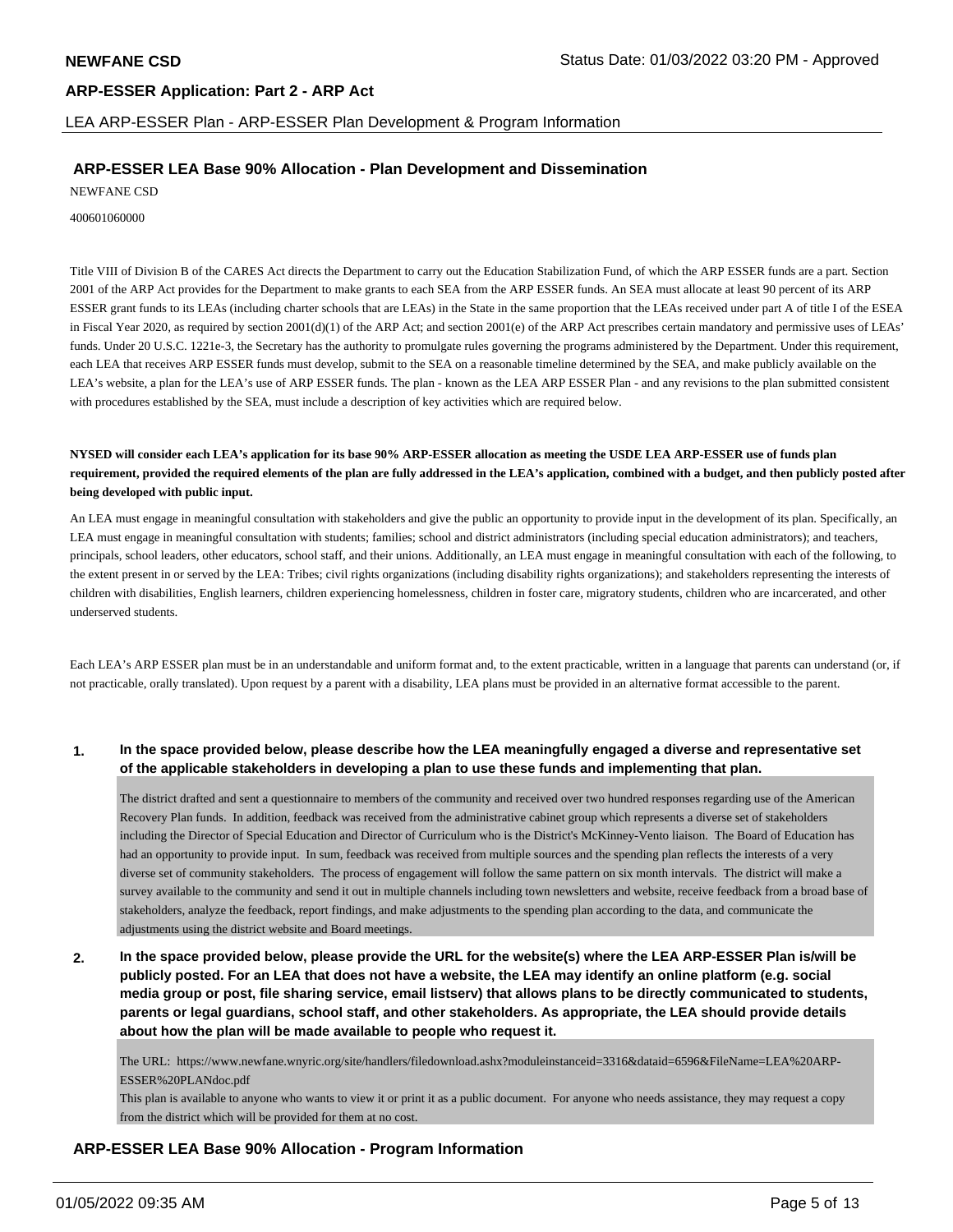#### LEA ARP-ESSER Plan - ARP-ESSER Plan Development & Program Information

**3. In the space provided below, please describe the extent to which and how the funds will be used to implement prevention and mitigation strategies that are, to the greatest extent practicable, consistent with the most recent CDC guidance on reopening schools, in order to continuously and safely open and operate schools for in-person learning.**

First and foremost, the CDC acknowledges the importance of children returning to in-person learning at schools. Consistent with the guidance of the Center for Disease Control (CDC), Newfane's ARP spending plan envisions all students returning to in-person learrning by creating a layered and strategic approach to maintaining safe schools. One layer involves comprehensive physical cleaning. Newfane's funds will be used to pay for cleaners to maintain the high standard of cleaning that was established during the pandemic and the district is committed to maintaining the same level of service for the next several years. In addition, the district plans to update its air filtration units as another layer of prevention. Together, the additional cleaners and upgraded air filtration systems represent two of the layers of the District's prevention strategy which is in full alignment with the CDC's recommendations.

#### **4. In the space provided below, please describe the data that the LEA will use to identify student needs and monitor student progress as a result of planned interventions and supports.**

Student progress will be monitored and appropriate supports will be provided at all levels. The district has a comprehensive Response To Intervention (RTI) program which will be the overarching support structure at all levels. Using validated testing three times a year, students in K-8 will be tested using STAR Math and ELA three times each year. At the high school level, students will receive both ongoing curriculum aligned formative assessments, unit assessments and state Regents exams. In all instances, performance on tests, in-class tasks, reading, writing and spelling inventories, attendance, behavior referrals will be used to monitor progress and determine appropriate interventions. The summer program utilizes this data at all three levels, elementary, middle and high school. In grades K-4, summer participants are placed in small group instruction based on their initial STAR scores. This allows for the teachers to work on similar skills math and ELA with small groups of students. In grades 5-8, students work in groups on identified focus standards of the grade in four content areas (e.g., social studies, math, science and ELA) and they are provided more background content exposure in those content areas to improve their understanding and their vocabulary development. We use the pre and post intervention STAR data to determine the overall effectiveness of the intervention. Students are formatively assessed throughout the program with the use of rubrics and feedback to the students in core area classes. At the High School level, grades 9-12, teachers use data from Regents exams to align their instruction to support students as they re-take the Regents exams to earn higher scores in the summer. While students are working to prepare for the summer exams, they are provided a series of curriculum aligned formative assessments. On those assessments, students can only proceed by demonstrating mastery on the assessments. If they struggle on the assessments, certified teachers intervene to provide support as necessary. At all three levels, data informs the instruction of the children and helps to monitor student progress throughout.

**5. In the space provided below, please describe how the LEA will use the funds it reserves under section 2001(e)(1) the required reserve of 20% of funds - to address the academic impact of lost instructional time through the implementation of evidence-based interventions, such as summer learning or summer enrichment, extended day, comprehensive afterschool programs, or extended school year.**

The District has reserved more than the required 20% of funds to address the academic impact of lost instructional time. A large component of that spending is the addition of a district-wide summer enrichment program which started during the summer of 2021. The evidenced-based intervention is a whole-child learning program that includes funds for food (breakfast and lunch), professional staff, and transportation for all participants.

## **6. In the space provided below, please describe how the LEA will spend its remaining ARP ESSER funds consistent with section 2001(e)(2) - the allowable uses of funds - of the ARP Act.**

The District's planned use of funds is consistent with the ARP Act in the following manner. Indoor air quality will be improved with the purchase of new air filtration units in all buildings. In addition, funds will be used to plan and implement summer learning and after-school enrichment programs. The comprehensive K-12 whole-child summer program includes funds for twenty-three teachers, six instructional associates, and an on-campus nurse for student safety. Additional meals will be served and the grant funding includes monies to pay for the staff serving the meals. The summer program addresses a critical need for children to spend more time with teachers to make up for the time lost during the pandemic. To shift the instruction in the summer to more hands on activities, the grant includes funds for a farmshelf at each level for students to learn the basics of plant biology and care, the plant life cycle, closed ecosystems, life science principles, and sustainability.

Due to the pandemic, based on the observations of classroom teachers and the results of STAR Math and STAR ELA assessments, children have gaps in their learning progressions. The grant sets aside funds to provide for three academic intervention services (AIS) to help children by reducing foundational academic skill gaps during the school year. The district plans to use funds for an instructional support specialist in technology to offer job embedded coaching and professional development to the teaching staff to increase faculty capacity to use technology in effective, efficient and engaging ways. Funds are set aside for employee benefits including social security, New York State TRS and ERS and health insurance. Additionally, funds will be used to continue to employ existing or hiring new school staff cleaners to mitigate the spread of the virus. In all aspects, requested funds will be used in alignment with the allowable uses of the ARP Act.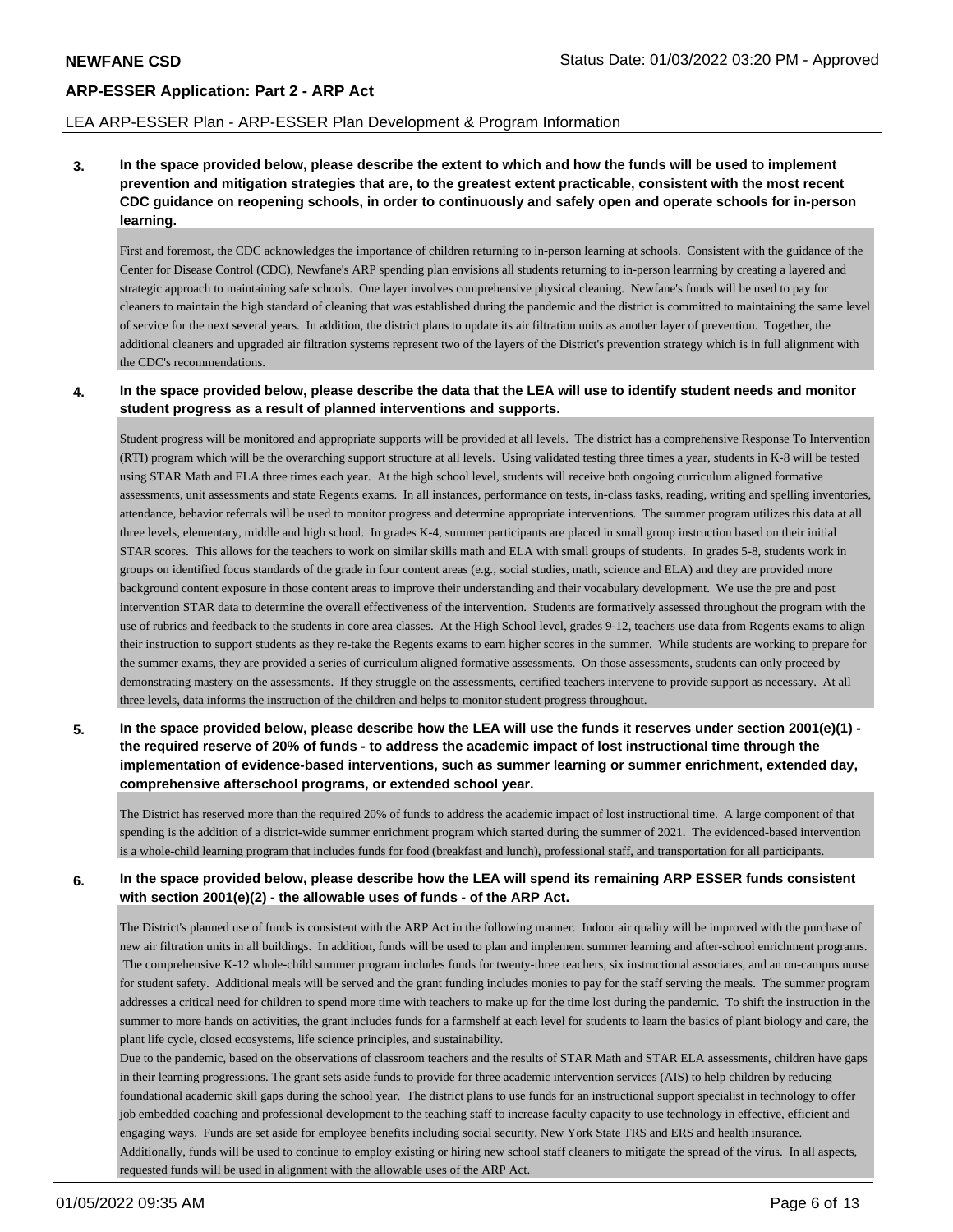#### LEA ARP-ESSER Plan - ARP-ESSER Plan Development & Program Information

**7. In the space provided below, please describe how the LEA will ensure that the interventions it implements, including but not limited to the interventions implemented under section 2001(e)(1) - the required reserve of 20% of funds - to address the academic impact of lost instructional time, will respond to the academic, social, emotional, and mental health needs of all students, and particularly those students disproportionately impacted by the COVID-19 pandemic, including students from low-income families, students of color, English learners, children with disabilities, students experiencing homelessness, children in foster care, and migratory students.**

The NCSD summer whole-child program is open to all children in the district. The district sought as many students as possible to fill the summer program during the first summer in 2021. As such, the representative turnout for the whole-child program was reflective proportionately of the whole district student population. For instance, the district has approximately seventeen percent of children who are identified as special education. The summer program had a similar percentage enrollment. Several outreach efforts to all students and parents included phone calls from counselors, emails to families and meetings with parents to recruit them to the summer program.

Children from low-income families represent a sub-group that will benefit from the faatures of our comprehensive plan. Academically, the children will have more time with teachers in ELA and math in both the summer programs and during the school year with academic intervention services. In addition, our plan keeps our summer class sizes very small with ratios not to exceed 8:1 which favors more social interaction and a safe emotional climate for all students. Our additional summer programming comes at no cost to children or their families. The meals and transportation are provided intentionally so as to avoid adding any additional stress to families who, in some instances, have suffered tremendously already. Children with special needs represent a sub-group population that will benefit from the features of our comprehensive plan. In the summer, identified children will continue to receive the interventions outlined in their individual education plans. The comprehensive plan is designed to provide more academic interventions and work with faculty individually or in small groups. The buildings will be cleaned and sanitized at high levels and the air handling units will also provide a safe atmosphere with which to learn. Working in small groups, students will have more opportunities to socialize with their peers and teachers will explicitly include instructional strategies such as think-pair-share as a way to increase the social and emotional development of the children. In the summer school at the middle school level, students will work in small groups to enhance the social and emotional aspects of their growth. All faculty are trained to recognize signs of mental illness and how to report these signs to provide warm handoffs to our school counselors. During the school year and in the summer program, counselors are available for consultation, support, guidance, and communications with families with respect to any sign of mental health struggles.

The district has a very small population of students experiencing homelessness. Students experiencing homelessness rely on the school district for academic, social, emotional and mental health support and this spending plan addresses their unique needs. First, the summer program offers a full experience at no cost (e.g., meals, transportation) which removes a potential barrier to access for children experiencing homelessness. For those children showing gaps in their learning, the district stands ready to identify those gaps through STAR ELA and math and other curriculum based measures and this grant funds academic intervention services to support identified children. As such, the academic needs of children experiencing homelessness will be supported and addressed. During the school year and the extended summer sesssion, the District's McKinney-Vento Liaison will work closely with counselors, principals, and faculty to ensure children who are experiencing homelessness are confidentially supported with a full array of social-emotional services from counseling, outreach to community resources, and ongoing monitoring. Students will also be under the careful supervision of trained faculty who are able to identify signs of mental health issues and, when necessary, report these signs to trained on-site counselors and school psychologists.

Children in foster care will benefit academically, socially, and emotionally with the comprehensive plan. Many foster children have experienced disruptions in their lives. This plan is designed to seamlessly extend the school year by a month for three summers at no extra cost to the families. The summer program features small learning groups, socially engaging instructional strategies, emotional supports by trained faculty and on-site counselors and ongoing monitoring of mental health by trained faculty and expert counselors. In addition, the plan includes safe and clean inviting spaces for children to feel welcomed to learn and grow.

The growth of subgroups and individuals will be recorded using the district student management system (eSchool), STAR data and observations of faculty and counselors. Quarterly data meetings will be scheduled to review their progress and determine whether or not the interventions are helping students to demonstrate growth. Annually, principals and coordinators will report their findings on the growth of students to the District Curriculum Committee (meets every other month) and to the Board of Education.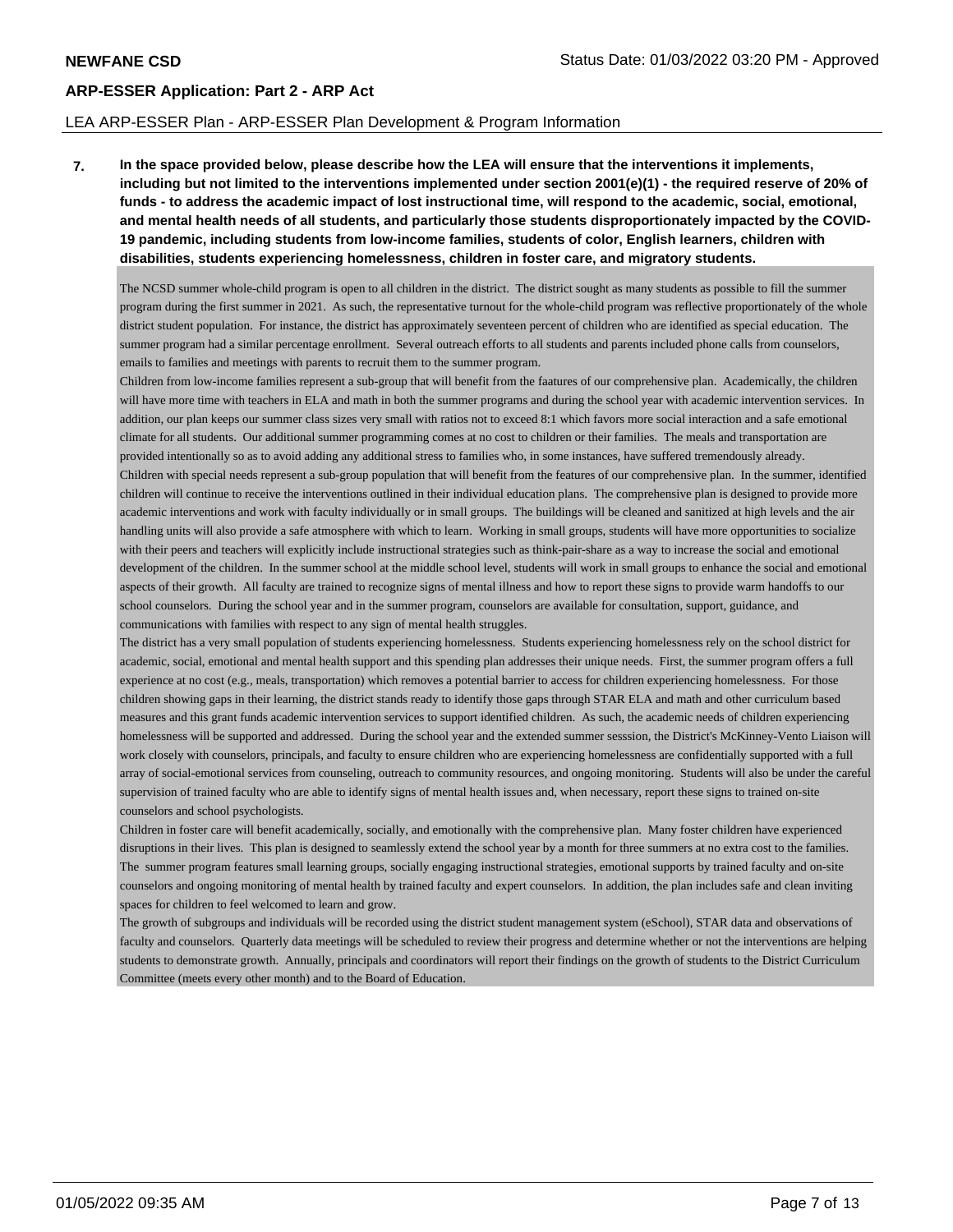LEA ARP-ESSER Plan - ARP-ESSER Return to In-Person Instruction

# **ARP-ESSER Return to In-Person Instruction**

NEWFANE CSD

400601060000

Section 2001(i)(1) of the ARP Act requires each LEA that receives ARP ESSER funds to develop and make publicly available on the LEA's website, not later than 30 days after receiving ARP ESSER funds, a plan for the safe return to in-person instruction and continuity of services for all schools, including those that have already returned to in- person instruction. Section 2001(i)(2) of the ARP Act further requires that the LEA seek public comment on the plan and take those comments into account in the development of the plan. Finally, section 2001(i)(3) of the ARP Act states that an LEA that developed a plan for the safe return to in-person instruction and continuity of services prior to the date of enactment of the ARP Act will be deemed to have met the requirement to develop a plan under section  $2001(i)(1)$  as long as the plan meets the statutory requirements (i.e., is publicly available on the LEA's website and was developed after the LEA sought and took into account public comment).

The LEA's plan must include how it will maintain the health and safety of students, educators, and other school and LEA staff and a description of any policies it has adopted regarding each of the CDC's safety recommendations, including universal and correct wearing of masks; modifying facilities to allow for physical distancing (e.g., use of cohorts/podding); handwashing and respiratory etiquette; cleaning and maintaining healthy facilities, including improving ventilation; contact tracing in combination with isolation and quarantine in collaboration with the State, local, territorial, or the health departments of Native American Nations; diagnostic and screening testing; efforts to provide vaccinations to school communities; appropriate accommodations for children with disabilities with respect to health and safety policies; and coordination with State and local health officials.

The plan must describe how the LEA will ensure continuity of services, including but not limited to services to address students' academic needs and the social, emotional, mental health and other needs of students and staff, which may include student health and food services.

LEA plans must be in an understandable and uniform format and, to the extent practicable, written in a language that parents can understand (or, if not practicable, orally translated). Upon request by a parent with a disability, LEA plans must be provided in an alternative format accessible to the parent.

**NYSED will permit previously developed LEA re-opening plans to satisfy the ARP statutory requirement for the safe return to in-person instruction and continuity of services. LEAs must make any necessary updates to existing plans to conform with the USDE requirements within 30 days of receipt of ARP-ESSER funds and to review (and revise if appropriate) plans every six months thereafter (until September 30, 2023).**

**1. In the space provided below, please provide the URL for the website(s) where the district's most current reopening/return to in-person learning plan is/will be located. For an LEA that does not have a website, the LEA may identify an online platform (e.g. social media group or post, file sharing service, email listserv) that allows plans to be directly communicated to students, parents or legal guardians, school staff, and other stakeholders. As appropriate, the LEA should provide details about how the plan will be made available to people who request it.**

The re-opening plan is available for public viewing on the District's website. Individuals who contact the district may receive a printed copy to be sent to them upon request.

#### Re-opening plan

URL: https://www.newfane.wnyric.org/site/handlers/filedownload.ashx?moduleinstanceid=3316&dataid=6597&FileName=reopening%20plan.pdf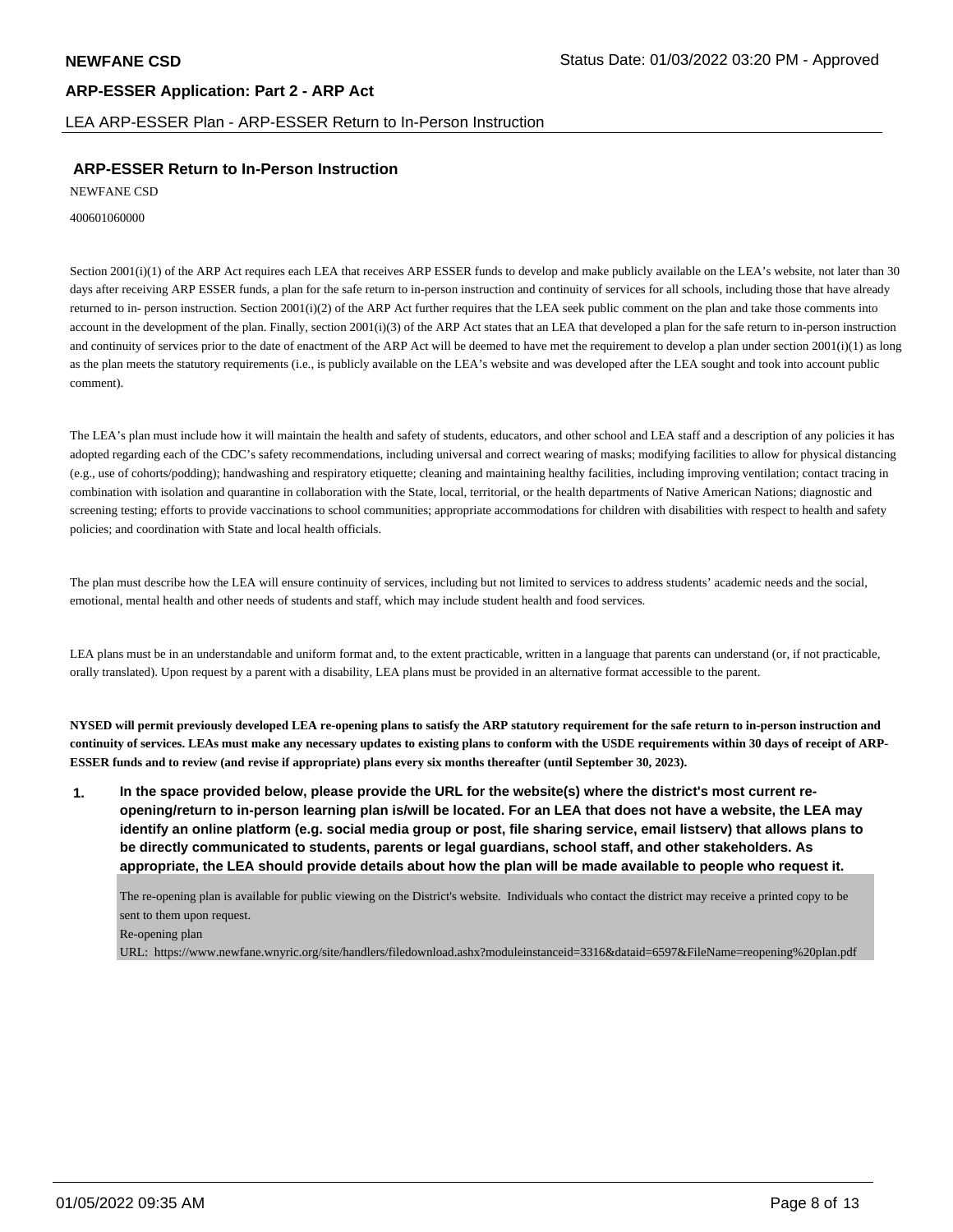#### LEA ARP-ESSER Plan - ARP-ESSER Return to In-Person Instruction

**2. An LEA must periodically, but no less frequently than every six months (through September 30, 2023), review and, as appropriate, revise its plan. Consistent with section 2001(i)(2) of the ARP Act, which requires an LEA to seek public comment on the development of its plan, an LEA must seek public input and take such input into account in determining whether to revise its plan and, if it determines revisions are necessary, on the revisions it makes to its plan, i.e., the LEA must seek public input on whether to revise its plan and on any revisions to its plan no less frequently than every six months (taking into consideration the timing of significant changes to CDC guidance on reopening schools). If the LEA revises its plan, the revised plan must address each of the aspects of safety currently recommended by the CDC or, if the CDC has updated its safety recommendations at the time the LEA is revising its plan, each of the updated safety recommendations.**

**In the space provided below, please describe how the LEA will review and regularly update (at least every six months through September 30, 2023) it's plan for in-person instruction, including a description of how public comment will be collected.**

The district will share the plan publicly by posting it on the district website. Minimally, on six month intervals, the district will seek broad and diverse stakeholder feedback on the plan and use that feedback to make timely and necessary adjustments to the plan. All updated plans will be publicly posted to the district website and all visitors will be alerted to the update through an alert embedded in the website which will draw visitor's attention to the update. In addition, each quarterly Town newsletter will contain a link for readers to access the survey and another link to the most recent iteration of the spending plan. In an effort to reach the largest community audience possible, the annual district budget newsletter and calendar will also include the two links (latest survey and most recent iteration of the plan).

Through the use of a survey instrument which will be posted on the district website and sent out to district stakeholders and made available in community newsletters, the district will receive public comments on the plan and make adjustments according to the feedback as necessary. The cycle of requesting feedback, analyzing results of surveys, sharing the results publicly via the district website and newsletters, and making adjustments according to the feedback and communicating the changes will be repeatedly done on six month intervals through the entire life of the grant.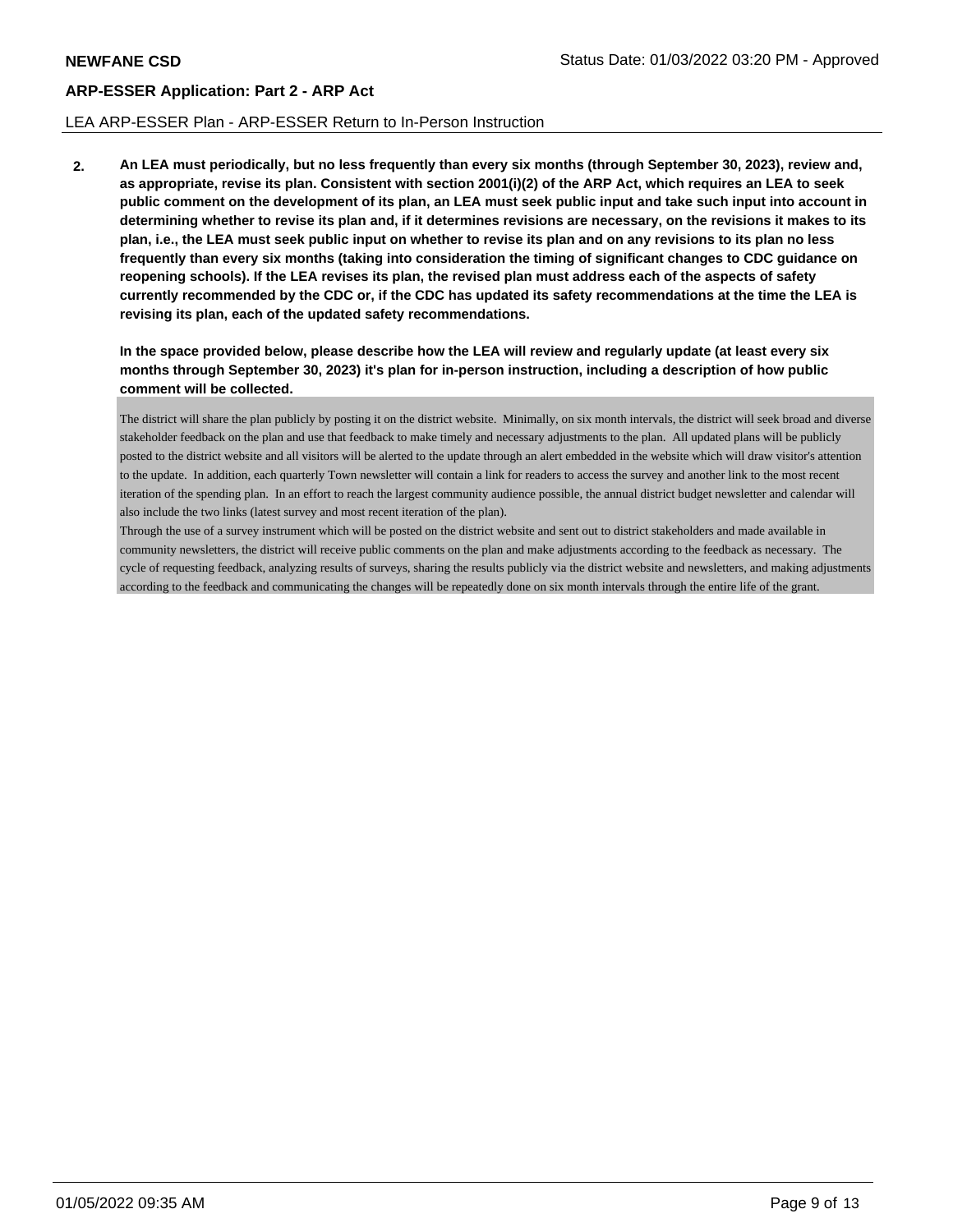LEA ARP-ESSER Plan - ARP-ESSER Funding Distribution

# **ARP-ESSER LEA Base 90% Allocation - Funding Distribution**

NEWFANE CSD

400601060000

**Please note: LEAs that have been allocated funds from the mandated SEA-Level Reserves in the 2021-22 enacted state budget will apply for those funds via a separate application process. NYSED will inform school districts under separate cover when the application process for school district allocations of ARP-ESSER SEA set-aside funds has been published in the SED Monitoring and Vendor Reporting System. The sections below are only for LEA 90% base ARP-ESSER allocations. LEAs should not apply for ARP ESSER SEA Reserve funds as part of this application.**

**1. Please complete the following to indicate the LEA's American Rescue Plan (ARP) Act LEA Base 90% allocation for Elementary and Secondary School Emergency Relief (ESSER) funds, as well as its most current enrollment figures.**

|                                                       | Amount (\$ or #) |
|-------------------------------------------------------|------------------|
| ARP-ESSER Fund Allocation (\$)                        | 2,173,225        |
| Total Number of K-12 Resident Students Enrolled (#)   | 1,329            |
| Total Number of Students from Low-Income Families (#) | 636              |

# **ARP-ESSER Schools Served**

**2. Please complete the following chart by indicating the number of PUBLIC SCHOOLS in the LEA being served by ARP-ESSER LEA Base 90% Funding.**

|                                                            | INumber (#) |
|------------------------------------------------------------|-------------|
| Total Number of Schools in the LEA                         |             |
| Number of Schools Served by ARP-ESSER LEA Base 90% Funding |             |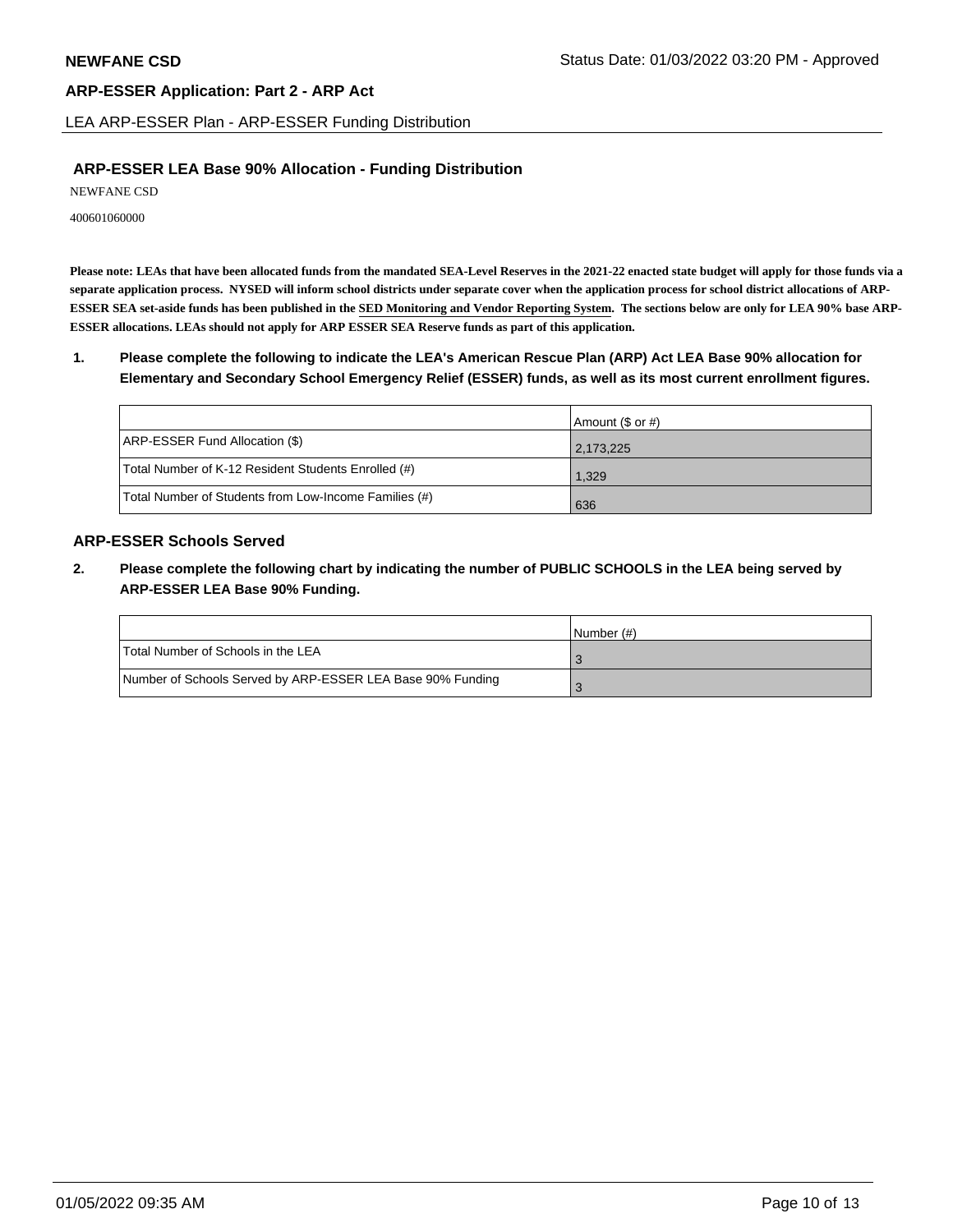LEA ARP-ESSER Plan - ARP-ESSER Use of Funds

# **ARP-ESSER LEA Base 90% Allocation - Use of Funds**

NEWFANE CSD

400601060000

**Please note: LEAs that have been allocated funds from the mandated SEA-Level Reserves in the 2021-22 enacted state budget will apply for those funds via a separate application process. NYSED will inform school districts under separate cover when the application process for school district allocations of ARP-ESSER SEA set-aside funds has been published in the SED Monitoring and Vendor Reporting System. The sections below are only for LEA 90% base ARP-ESSER allocations. LEAs should not apply for ARP ESSER SEA Reserve funds as part of this application.**

**1. Please complete the chart below by identifying the funds being used to support each allowable activity. Please respond with "0" to indicate that no funds are being assigned to a given activity. PLEASE NOTE - All proposed expenditures must be reflected within the FS-10 budget form AND budget narrative to clearly align with this item.**

|                                                                                                                                                                                                                                                                                                                                                                                                                                                                                                                                                            | <b>FUNDING Amounts (\$)</b> |
|------------------------------------------------------------------------------------------------------------------------------------------------------------------------------------------------------------------------------------------------------------------------------------------------------------------------------------------------------------------------------------------------------------------------------------------------------------------------------------------------------------------------------------------------------------|-----------------------------|
| 1 - Any activity authorized by the ESEA, including the Native Hawaiian Education Act and<br>the Alaska Native Educational Equity, Support, and Assistance Act (20 U.S.C. 6301 et<br>seq.).                                                                                                                                                                                                                                                                                                                                                                 | 136,464                     |
| 2 - Any activity authorized by the Individuals with Disabilities Education Act (IDEA) (20<br>U.S.C. 1400 et seq.).                                                                                                                                                                                                                                                                                                                                                                                                                                         | $\Omega$                    |
| 3 - Any activity authorized by the Adult Education and Family Literacy Act (AEFLA) (29<br>U.S.C. 3271 et seq.).                                                                                                                                                                                                                                                                                                                                                                                                                                            | $\mathbf 0$                 |
| 4 - Any activity authorized by the Carl D. Perkins Career and Technical Education Act of<br>2006 (Perkins V) (20 U.S.C. 2301 et seq.).                                                                                                                                                                                                                                                                                                                                                                                                                     | $\mathbf 0$                 |
| 5 - Any activity authorized by subtitle B of title VII of the McKinney-Vento Homeless<br>Assistance Act (McKinney-Vento) (42 U.S.C. 11431 et seg.).                                                                                                                                                                                                                                                                                                                                                                                                        | $\overline{0}$              |
| 6 - Coordinating preparedness and response efforts of LEAs with State, local, Tribal, and<br>territorial public health departments, and other relevant agencies, to improve coordinated<br>responses among such entities to prevent, prepare for, and respond to COVID-19.                                                                                                                                                                                                                                                                                 | $\mathbf 0$                 |
| 7 - Providing principals and other school leaders with the resources necessary to address<br>the needs of their individual schools.                                                                                                                                                                                                                                                                                                                                                                                                                        | $\overline{0}$              |
| 8 - Activities to address the unique needs of low-income children or students, students<br>with disabilities, English learners, racial and ethnic minorities, students experiencing<br>homelessness, and children and youth in foster care, including how outreach and service<br>delivery will meet the needs of each population.                                                                                                                                                                                                                         | $\overline{0}$              |
| 9 - Developing and implementing procedures and systems to improve the preparedness<br>and response efforts of LEAs.                                                                                                                                                                                                                                                                                                                                                                                                                                        | $\overline{0}$              |
| 10 - Training and professional development for staff of the LEA on sanitation and<br>minimizing the spread of infectious diseases.                                                                                                                                                                                                                                                                                                                                                                                                                         | $\mathbf 0$                 |
| 11 - Purchasing supplies to sanitize and clean the facilities of the LEA, including buildings<br>operated by such LEA.                                                                                                                                                                                                                                                                                                                                                                                                                                     | $\overline{0}$              |
| 12 - Planning for, coordinating, and implementing activities during long-term closures,<br>including providing meals to eligible students, providing technology for online learning to<br>all students, providing guidance for carrying out requirements under the IDEA and<br>ensuring other education services can continue to be provided consistent with all Federal,<br>State, and local requirements.                                                                                                                                                | $\mathbf 0$                 |
| 13 - Purchasing educational technology (including hardware, software, and connectivity)<br>for students who are served by the LEA that aids in regular and substantive educational<br>interaction between students and their classroom instructors, including low-income<br>students and students with disabilities, which may include assistive technology or<br>adaptive equipment.                                                                                                                                                                      | $\mathbf 0$                 |
| 14 - Providing mental health services and supports, including through the implementation<br>of evidence based full-service community schools.                                                                                                                                                                                                                                                                                                                                                                                                              | $\mathbf{0}$                |
| 15 - Planning and implementing activities related to summer learning and enrichment and<br>supplemental after-school programs, including providing classroom instruction or online<br>learning during the summer months and addressing the needs of low-income students,<br>students with disabilities, English learners, migrant students, students experiencing<br>homelessness, and children and youth in foster care.                                                                                                                                  | 780,548                     |
| 16 - Addressing the academic impact of lost instructional time among an LEA's students<br>(including low-income students, students with disabilities, English learners, racial and<br>ethnic minorities, students experiencing homelessness, and children and youth in foster<br>care) by: a) Administering and using high-quality assessments that are valid and reliable<br>to accurately assess students' academic progress and assist educators in meeting<br>students' academic needs, including through differentiating instruction; b) Implementing | $\Omega$                    |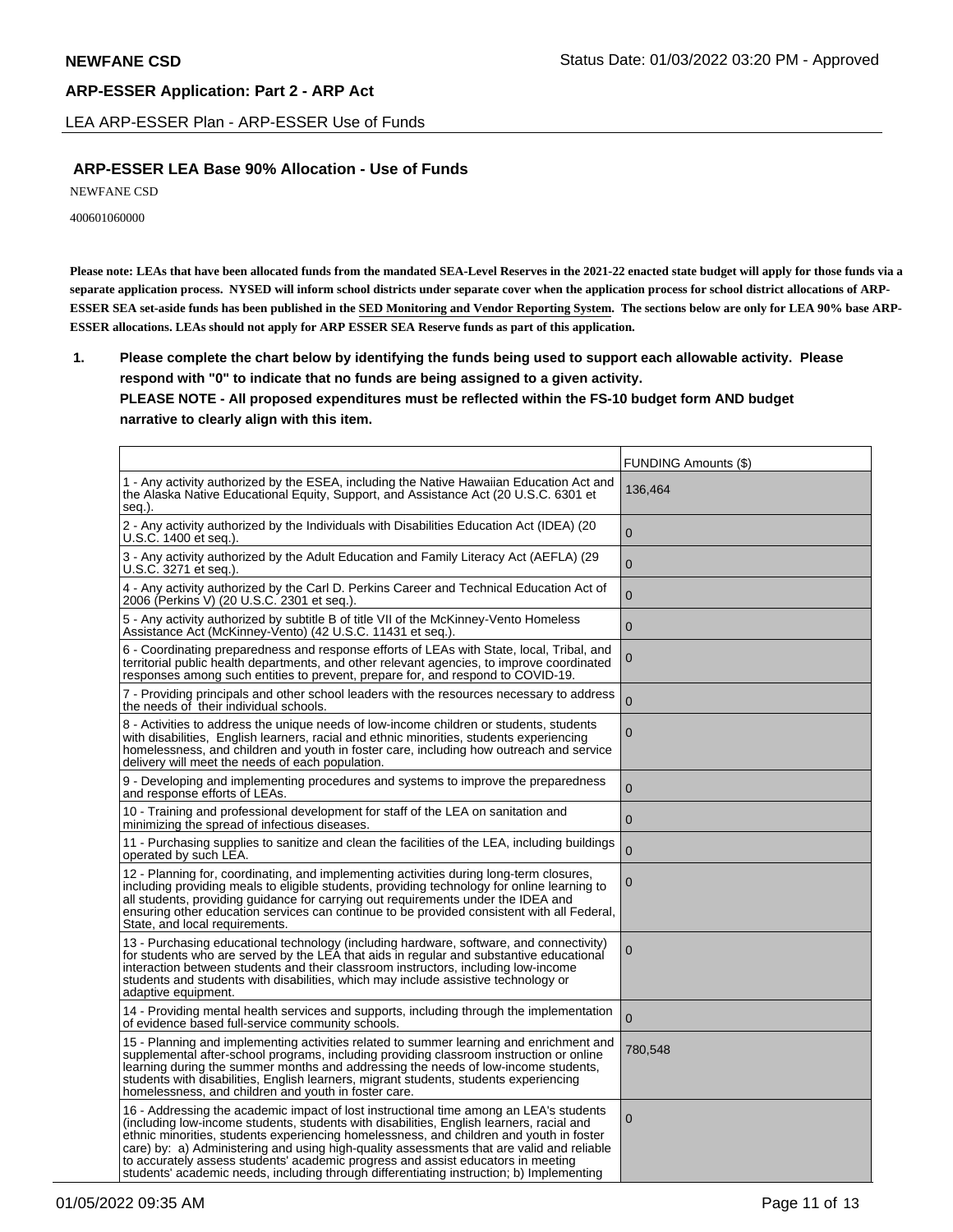# LEA ARP-ESSER Plan - ARP-ESSER Use of Funds

|                                                                                                                                                                                                                                                                                                                                                                | FUNDING Amounts (\$) |
|----------------------------------------------------------------------------------------------------------------------------------------------------------------------------------------------------------------------------------------------------------------------------------------------------------------------------------------------------------------|----------------------|
| evidence-based activities to meet the comprehensive needs of students; c) Providing<br>information and assistance to parents and families on how they can effectively support<br>students, including in a distance learning environment; and d) Tracking student<br>attendance and improving student engagement in distance education.                         |                      |
| 17 - School facility repairs and improvements to enable operation of schools to reduce<br>risk of virus transmission and exposure to environmental health hazards, and to support<br>student health needs.                                                                                                                                                     | l O                  |
| 18 - Inspection, testing, maintenance, repair, replacement, and upgrade projects to improve the indoor air quality in school facilities, including mechanical and non-<br>mechanical heating, ventilation, and air conditioning systems, filtering, purification and<br>other air cleaning, fans, control systems, and window and door repair and replacement. | 830,000              |
| 19 - Developing strategies and implementing public health protocols including, to the<br>greatest extent practicable, policies in line with guidance from the CDC for the reopening<br>and operation of school facilities to effectively maintain the health and safety of students,<br>educators, and other staff.                                            |                      |
| 20 - Other activities that are necessary to maintain the operation of and continuity of<br>services in the LEA and continuing to employ existing staff of the LEA.                                                                                                                                                                                             | 426,213              |
| Totals:                                                                                                                                                                                                                                                                                                                                                        | 2,173,225            |